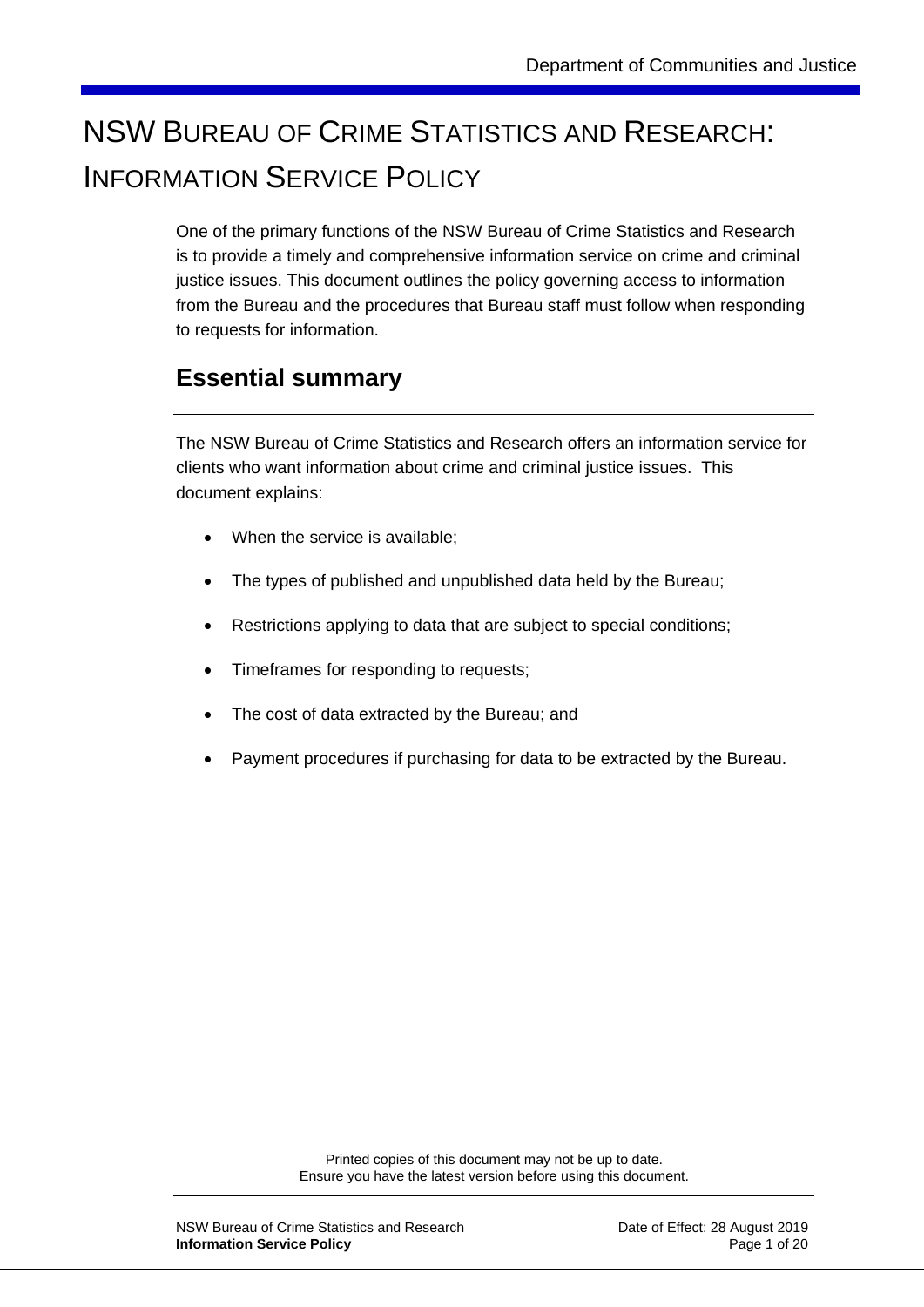# **Table of contents**

| 1            | <b>Scope</b>                                                                            | 3  |  |  |
|--------------|-----------------------------------------------------------------------------------------|----|--|--|
| $\mathbf{2}$ | <b>Purpose</b>                                                                          | 3  |  |  |
| 3            | <b>Definitions</b>                                                                      | 3  |  |  |
| 4            | <b>Availability of information service</b>                                              | 4  |  |  |
| 5            | <b>Bureau publications</b>                                                              | 4  |  |  |
| 6            | Data available from the Bureau website                                                  | 6  |  |  |
| 7            | Limited supply of published data by facsimile, email, regular mail<br>7<br>or in person |    |  |  |
| 8            | Data available from data cubes                                                          | 7  |  |  |
| 9            | Data available from programming                                                         | 8  |  |  |
| 10           | <b>Requests subject to special conditions</b>                                           | 9  |  |  |
|              | 10.1 Postcode-level data                                                                | 9  |  |  |
|              | 10.2 Other units of aggregation                                                         | 9  |  |  |
|              | 10.3 Victim and offender data from the COPS database                                    | 10 |  |  |
|              | 10.4 Unit record data                                                                   | 10 |  |  |
|              | 10.5 Digital spatial data and maps                                                      | 11 |  |  |
| 11           | Summary of timeframes for completion of requests                                        | 12 |  |  |
| $12 \,$      | Summary of cost structure of Bureau data                                                | 13 |  |  |
|              | 12.1 Pricing principles                                                                 | 13 |  |  |
|              | 12.2 Charges                                                                            | 13 |  |  |
|              | 12.3 Charging exemptions                                                                | 13 |  |  |
|              | <b>12.4 Publications</b>                                                                | 14 |  |  |
|              | 12.5 Any information sent via regular mail                                              | 14 |  |  |
|              | 12.6 Costs of computing requests                                                        | 15 |  |  |
| 13           | <b>Payment procedures</b>                                                               | 15 |  |  |
| 14           | Requests from specific categories of clients                                            | 16 |  |  |
|              | 14.1 Requests from the media                                                            | 16 |  |  |
|              | 14.2 Requests from consultants                                                          | 16 |  |  |
| 15           | Acknowledgement and referencing of data                                                 | 17 |  |  |
| 16           | <b>References</b>                                                                       | 17 |  |  |
| 17           | Undertaking by Non-Employees of the Bureau                                              | 18 |  |  |
| 18           | <b>Document information</b>                                                             | 19 |  |  |
| 19           | <b>Document history</b>                                                                 | 20 |  |  |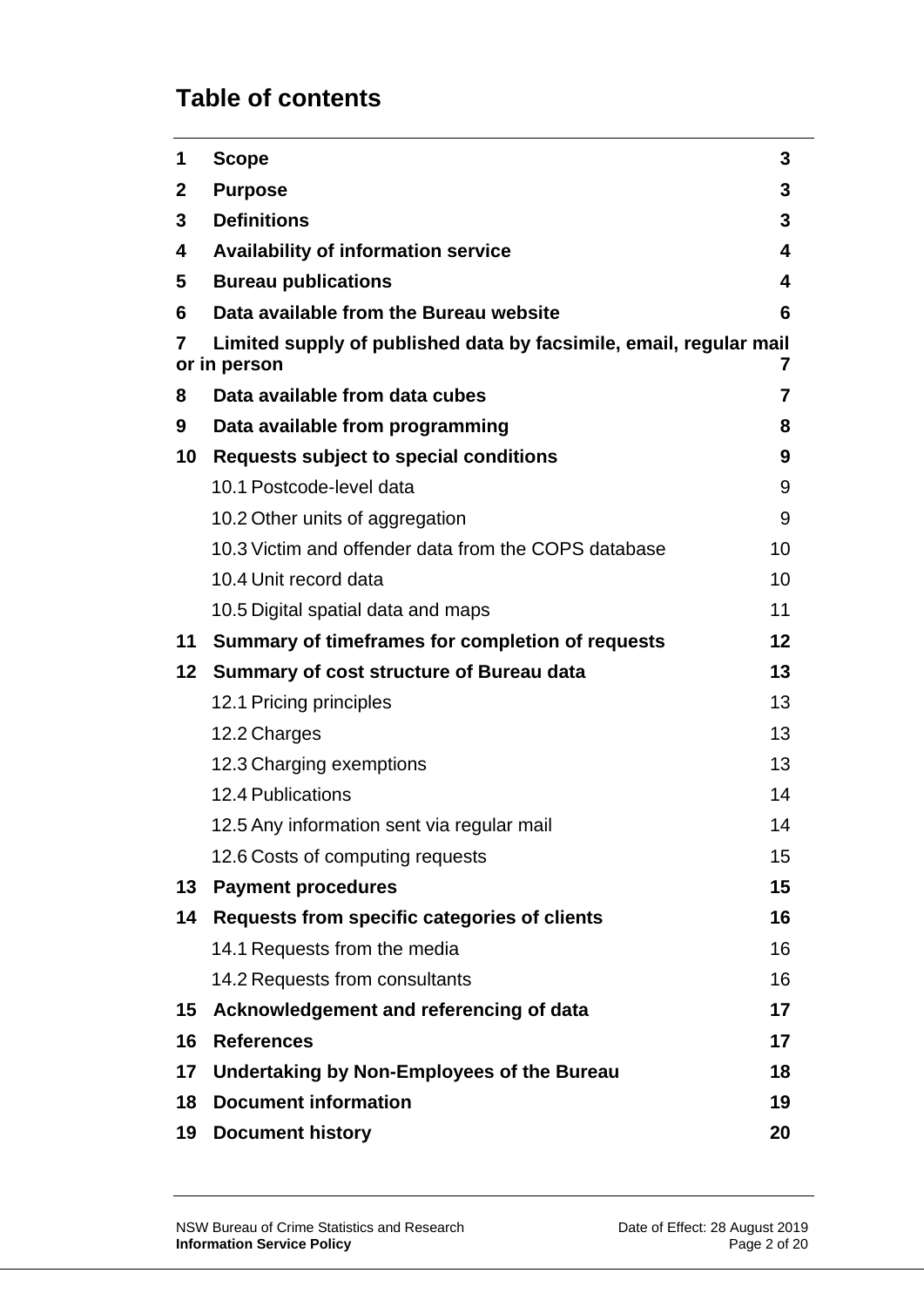<span id="page-2-0"></span>This document outlines the policies governing the provision of information by staff at the NSW Bureau of Crime Statistics and Research. It aims to provide a broad overview of the types of information available from the Bureau and the restrictions on access to some types of data held by the Bureau. All Bureau staff members who have an active role in the provision of statistical information must read and comply with the provisions set out in this document. Clients of the Bureau should read this document if they require clarification of the procedures followed by Bureau information service staff.

### <span id="page-2-1"></span>**2 Purpose**

This document is intended to standardise the procedures for provision of information, including:

- How the NSW Bureau of Crime Statistics and Research responds to requests for information;
- The timeframes for responding to requests for information;
- The cost associated with the extraction of some types of data sourced from the NSW Bureau of Crime Statistics and Research; and
- Restrictions on accessing some types of data the Bureau holds.

# <span id="page-2-2"></span>**3 Definitions**

*Bureau* means NSW Bureau of Crime Statistics and Research.

*Client* means a client of the NSW Bureau of Crime Statistics and Research.

*COPS* stands for the Computerised Operational Policing System, the computer system used by the NSW Police Force to record crime.

*Crime and Justice Bulletins* are a series of research papers published by the Bureau.

*Crime hotspot boundaries* are spatial data files representing areas of NSW with a relatively high crime density, that is, the number of criminal incidents per 50 square metres.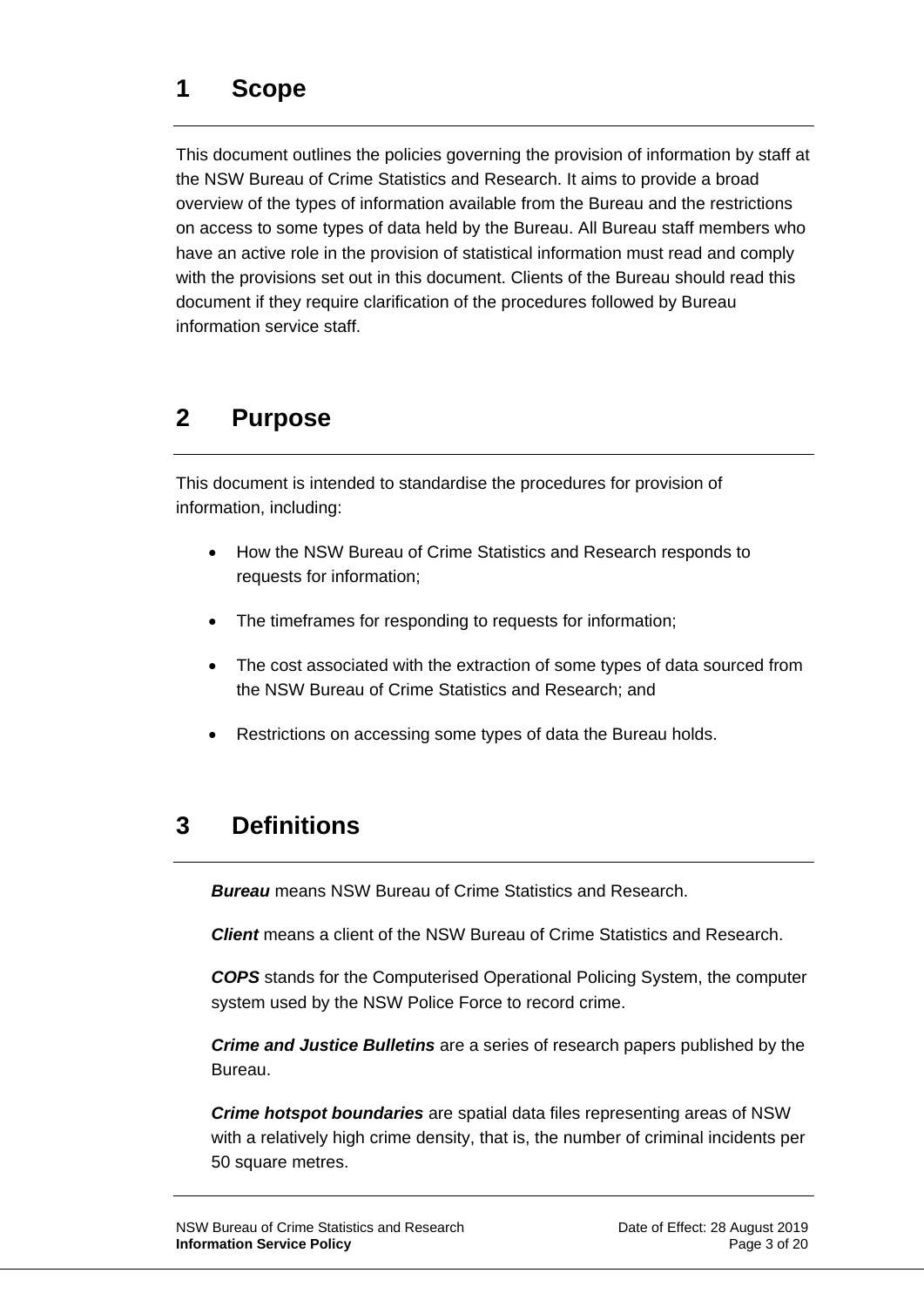**Data cubes** are query tools that provide summarised reports that draw on NSW recorded crime or criminal court data.

*Digital spatial crime data* consists of geographically referenced crime data that can be mapped in a Geographic Information System (GIS).

*LGAs* are Local Government Areas.

**Powerplay** is business intelligence software produced by IBM Cognos that the Bureau uses to query databases to produce summary information on crime and criminal justice issues.

The *Re-offending Database* is a research database developed by the Bureau that uses matching algorithms to link all court appearances by the same individual since 1994.

*Unit record data* means the data are provided at an individualised level, rather than an aggregated or summary level.

### <span id="page-3-0"></span>**4 Availability of information service**

Information requests are answered between 9am and 5pm on weekdays, excluding public holidays. The Information Officer handles most requests for information. They can be contacted on (02) 8346 1100 or at [bcsr@justice.nsw.gov.au.](mailto:bcsr@justice.nsw.gov.au)

Depending upon the requirements and facilities available to the client, the required information may be provided in several ways: complete reports can be provided in hard copy, the Bureau can fax, email or mail specific material, information can be accessed from the Bureau website, or the client may be referred to a library.

Information Officers are required to undertake training in disability and flexible service delivery and reasonable adjustments can be made, on request, to accommodate the needs of persons with a disability.

### <span id="page-3-1"></span>**5 Bureau publications**

The Bureau produces several types of published reports, including quarterly and annual recorded crime data, annual criminal court data and ad hoc research reports dealing with crime and criminal justice issues.

All recent publications can be downloaded free of charge in PDF format from the Bureau website [\(www.bocsar.nsw.gov.au\)](http://www.bocsar.nsw.gov.au/).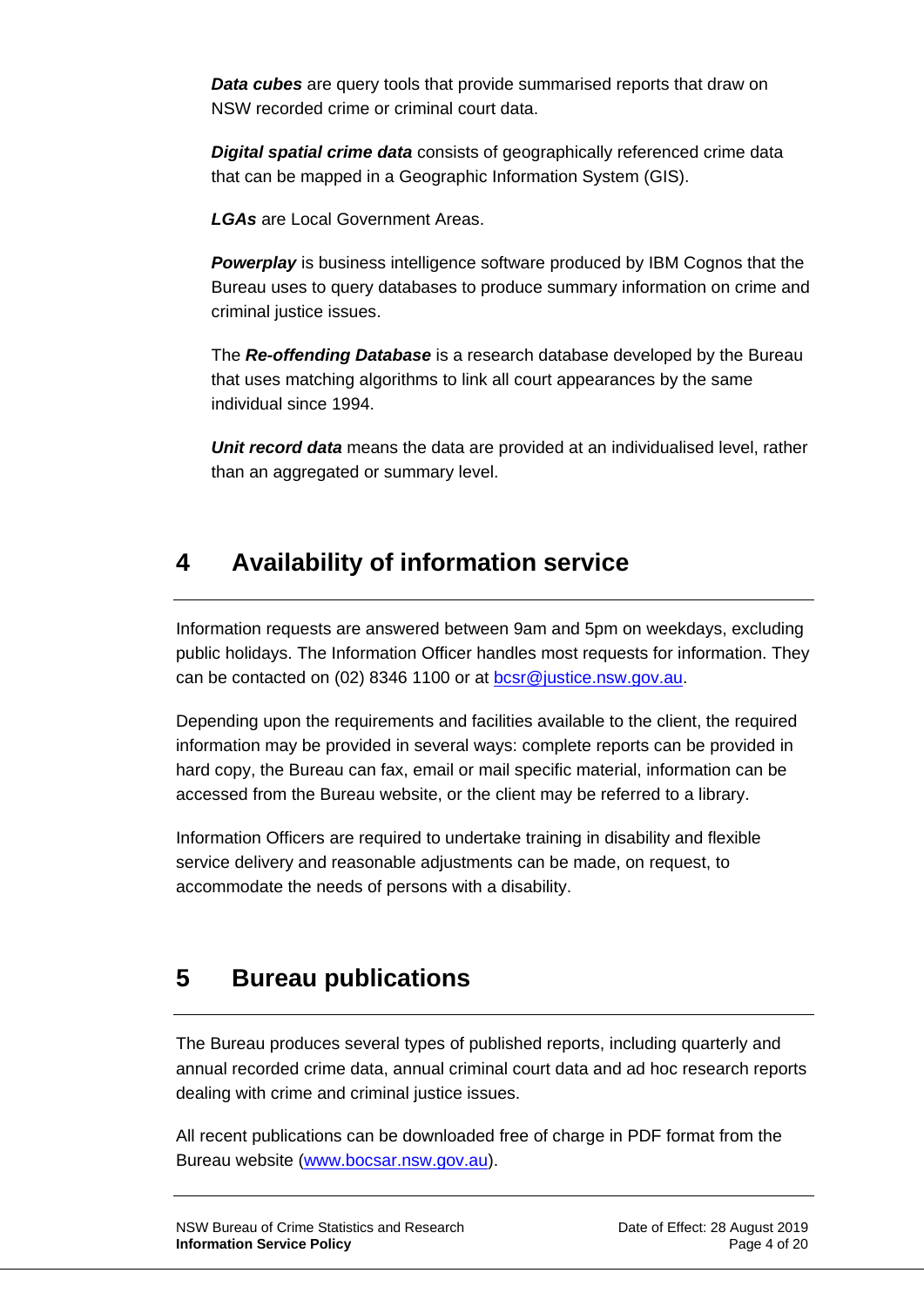Examples of publications available for download include:

- All annual *Recorded Crime Statistics* publications since 1997;
- All quarterly *Recorded Crime Statistics* updates since 2004;
- All annual *Criminal Court Statistics* publications from 1997 to 2017 (replaced by [web-site tables](https://www.bocsar.nsw.gov.au/Pages/bocsar_court_stats/bocsar_court_stats.aspx) from 2018);
- All quarterly *Custody Statistics* updates since 2013
- All Crime and Justice Bulletins published since 1990; and

If the client does not have access to the Internet, they can contact the Bureau on (02) 8346 1100.

Charges apply to some reports and postage and handling costs will apply if the client requires the information to be sent to them via regular mail. The following table summarises the cost associated with Bureau publications (all prices are inclusive of GST):

| ITEM                                                                                   | COST                                                                                                                                               |
|----------------------------------------------------------------------------------------|----------------------------------------------------------------------------------------------------------------------------------------------------|
| Crime and Justice Bulletins and<br><b>Alcohol Studies Bulletins</b>                    | Free (+ \$5.50 for postage and handling for<br>the first item, then an additional \$2 per item<br>to a maximum of $$13.50$ )                       |
| General, Legislative and<br><b>Statistical Report Series</b><br>published 2001-present | \$22.00 plus GST per report (+ \$5.50<br>postage and handling for the first item, then<br>an additional \$2 per item to a maximum of<br>$$13.50$ ) |
| General, Legislative and<br><b>Statistical Report Series</b><br>published 1990-2000    | \$11.00 plus GST per report (+ \$5.50<br>postage and handling for the first item, then<br>an additional \$2 per item to a maximum of<br>$$13.50$ ) |
| General, Legislative, Statistical<br>and Key Trend Report Series<br>published pre-1990 | Free (+ \$5.50 for postage and handling for<br>the first item, then an additional \$2 per item<br>to a maximum of $$13.50$ )                       |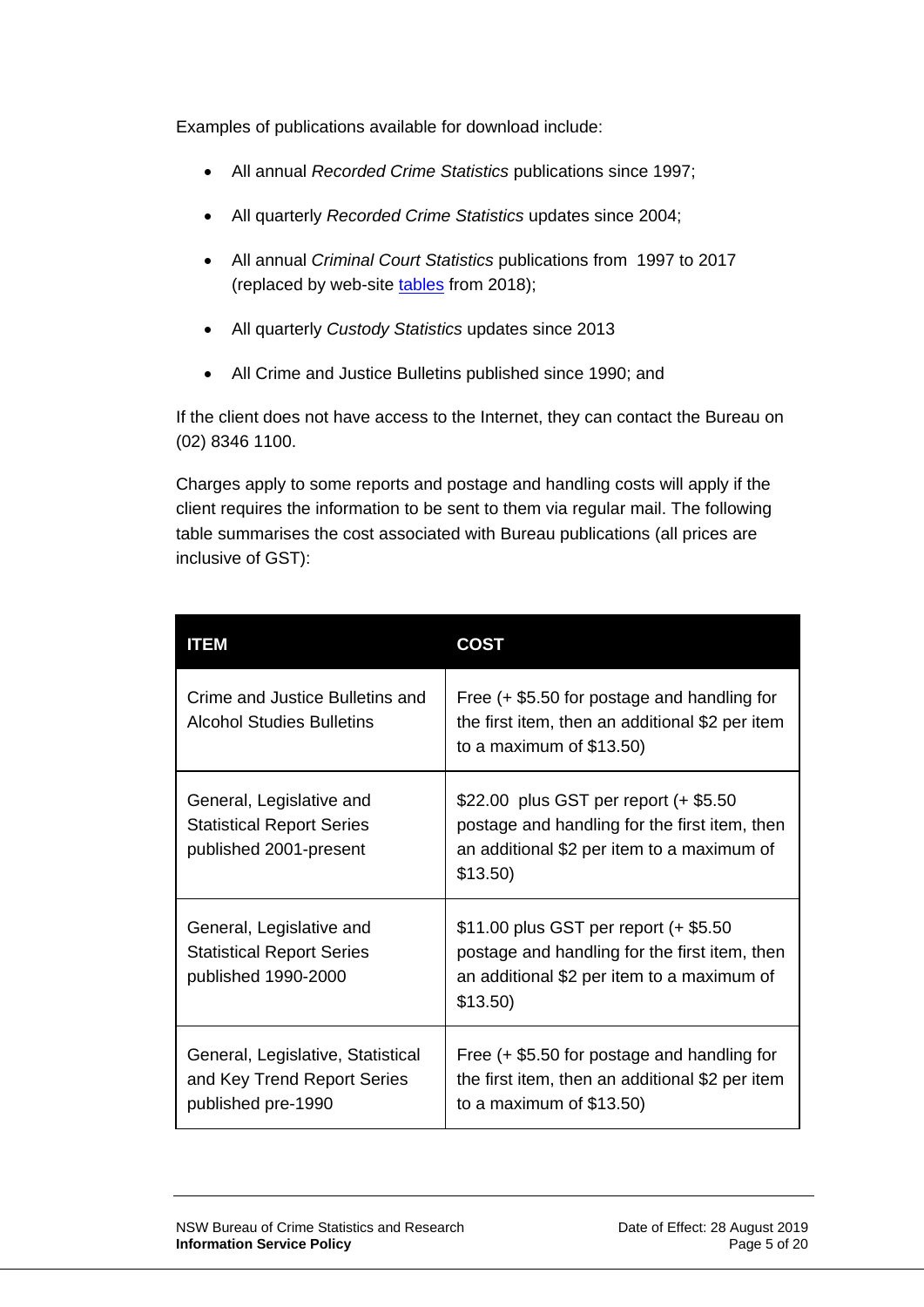<span id="page-5-0"></span>The Bureau makes significant quantities of crime and court data available on the Bureau website [\(www.bocsar.nsw.gov.au\)](http://www.bocsar.nsw.gov.au/). Examples of information available on the Bureau website include:

- Information about crime, offenders and victims by area, suburb or postcode, with output by report, map or graph (using the" Crime Mapping Tool")
- How the crime rate for a given LGA ranks in comparison to other NSW LGAs (using the 'LGA ranking tool');
- Crime trends for the last 10 years, current to the most recent quarter of the current year (using the 'crime trends tool');
- Data on specific categories of crime, including the types of premises on which incidents occurred (using the 'specific crime tool');
- LGA tables showing the number and rate (per 100,000 population) of recorded criminal incidents, by the LGA in which they occurred; and
- Summary information on cases finalised in Local and Higher Courts, including number of persons charged, penalties imposed, persons sentenced to prison and the number of Apprehended Violence Orders granted;
- Research datasets containing information on all criminal incidents recorded by NSW Police from 1995, presented by offence type, month and Local Government Area.

During standard working hours (see section 4) the Information Officer will be available to advise on the suitability of different statistics or to assist clients in locating information on the website.

The Bureau aims to complete 95 per cent of such requests within one working day and 100 per cent of such requests within two working days.

<span id="page-5-1"></span>Reports and/or data that are available for download from the website are provided free of charge to all clients.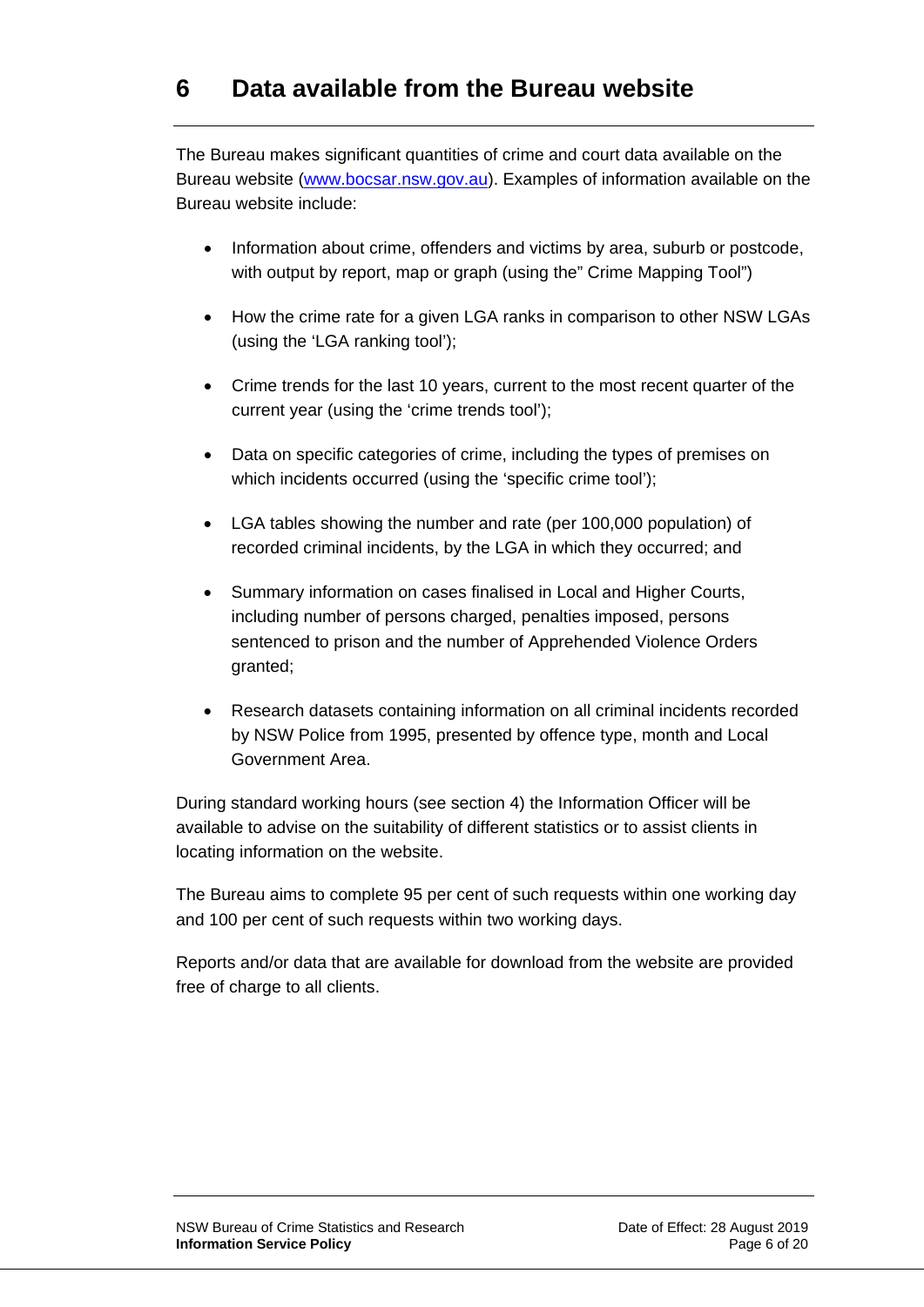# **7 Limited supply of published data by facsimile, email, regular mail or in person**

Where a client does not have access to the Internet, the Information Officer may print out relevant tables from the website or from Bureau publications and send them to the client.

The volume of material available by these means is strictly limited to the following:

- The executive summary of any of the Bureau's publications;
- Up to three tables from the Bureau's *Statistical Report Series*;
- Up to two LGA tables.

In excess of these, the client must purchase the relevant publication(s) or pay for the data to be extracted from data cubes (see section 8) or from Bureau databases by an Analyst/Programmer (see section 9).

The Bureau aims to complete 95 per cent of such requests within one working day and 100 per cent of such requests within two working days.

Alternatively, the client may come to the Bureau's office (Level 1, Henry Deane Building, 20 Lee Street, Sydney) and take notes from published reports. If the client wishes to photocopy pages of the reports, the same rules outlining the volume of information (see above) will apply.

Data provided by facsimile, email or in person will be provided free of charge. Information sent by regular mail will incur postage and handling fees of \$5.50 (incl. GST).

### <span id="page-6-0"></span>**8 Data available from data cubes**

Some commonly requested data items are accessible via 'data cubes' created by the Bureau using Powerplay software. Examples of data that might be obtained via Powerplay requests include:

- Types of weapons involved in criminal incidents;
- Time of day or day of the week on which incidents were reported;
- Age and gender of alleged victims and offenders recorded by police in relation to criminal incidents;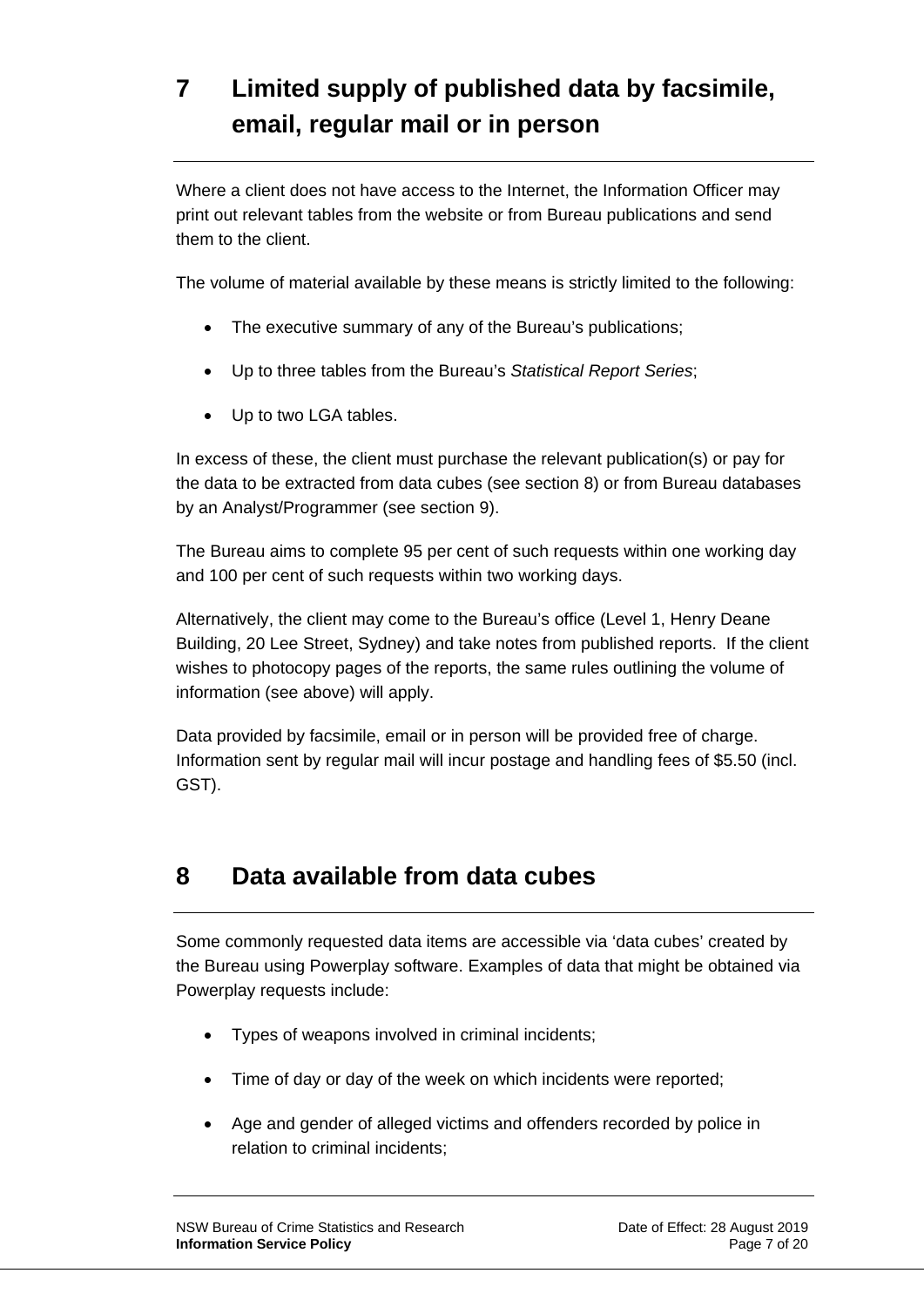- Number of charges in Local Courts under specific sections of criminal legislation:
- Age, gender and Indigenous status of persons found guilty in NSW courts.

If a client's Powerplay data request is complex or unclear, the client will be asked to submit the request in writing (either by post, email, facsimile or in person).

In most cases, if the required data is contained within one of the Powerplay data cubes, the request will be progressed using Powerplay. If, however, the request is particularly large, a programming query will be written by a statistical programmer to extract the data. The procedures for programming requests are outlined in section 9.

The Bureau aims to complete 95 per cent of Powerplay requests within two working days and 100 per cent within three working days. Where there is any uncertainty as to the nature of the required data, the client will be asked to clarify the request in writing. The timeframe for provision of information begins once the request has been clearly specified.

All Powerplay requests will be charged as per the programming costs outlined in section 9.

### <span id="page-7-0"></span>**9 Data available from programming**

Where summary statistics are not available from a Powerplay data cube but can be compiled from a Bureau database, the client may be able to obtain the data via statistical programming. Examples of information that might be available via statistical programming include:

- Types of goods stolen in theft offences;
- Types of motor vehicles stolen;
- Number of persons charged with specific offences by the outcome of those charges:
- Types of injuries inflicted against victims in the commission of offences.

If programming is required, the request must be submitted in writing (either by post, facsimile, email or in person). Where available, details of the client's contact telephone, email address and postal address for invoicing (if applicable) should be provided. If the written request is not clear, the client will be asked to clarify the request.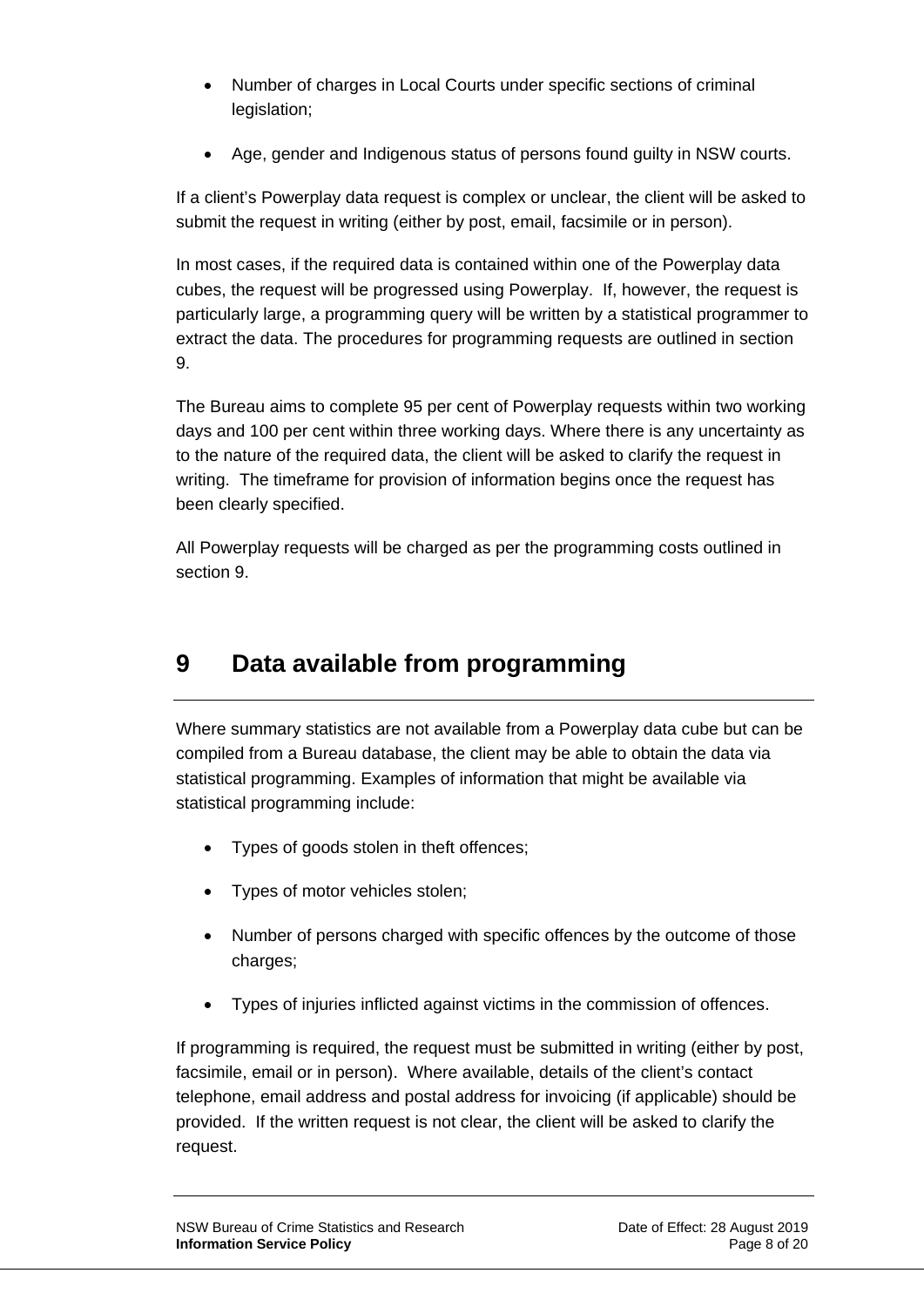The Bureau aims to complete 95 per cent of such requests within 10 working days and 100 per cent within 15 working days. Where there is any uncertainty as to the nature of the required data, the client will be asked to clarify the request in writing. The timeframe for provision of information begins once the request has been clearly specified.

Data from Powerplay requests or statistical programming are provided free of charge to State Government agencies and other individuals or organisations collaborating with the Bureau in research.

For all other clients of the Bureau, data from Powerplay or statistical programming taking longer than 30 minutes to extract will incur a minimum charge of \$500 plus GST. Any request taking longer than two hours will incur an additional charge of \$250 per hour (or part thereof). Programming time includes time spent by the principal programmer extracting the data and the time spent by the secondary programmer checking the request.

### <span id="page-8-0"></span>**10 Requests subject to special conditions**

Data are subject to special conditions if they are (a) required at a geographic level below that of LGA, (b) requested frequently or (c) may be used to identify specific persons or incidents. The following subsections outline the procedures that apply to data subject to special conditions.

#### <span id="page-8-1"></span>**10.1 Postcode and suburb level data**

Local Government Area data is the standard geographic unit used by the Bureau. In cases where Local Government Area data is not adequate postcode and suburb data can be provided if the data does not pose any privacy concerns. Information requests for postcode data are charged at the same rate as other data requests.

#### <span id="page-8-2"></span>**10.2 Other units of aggregation**

In limited circumstances, aggregated data can be made available from the Bureau's Criminal Incidents Geodatabase at a level of geographic aggregation other than postcode or LGA. Such requests must be made in writing. These data are only available for certain types of offences and will only be released with the approval of the Executive Director or Director. The conditions for release of data below the level of LGA are described in section 10.5.

The same time standards and costs that apply to the provision of spatial data (see section 10.5) apply to requests involving data aggregated at a level other than postcode or LGA.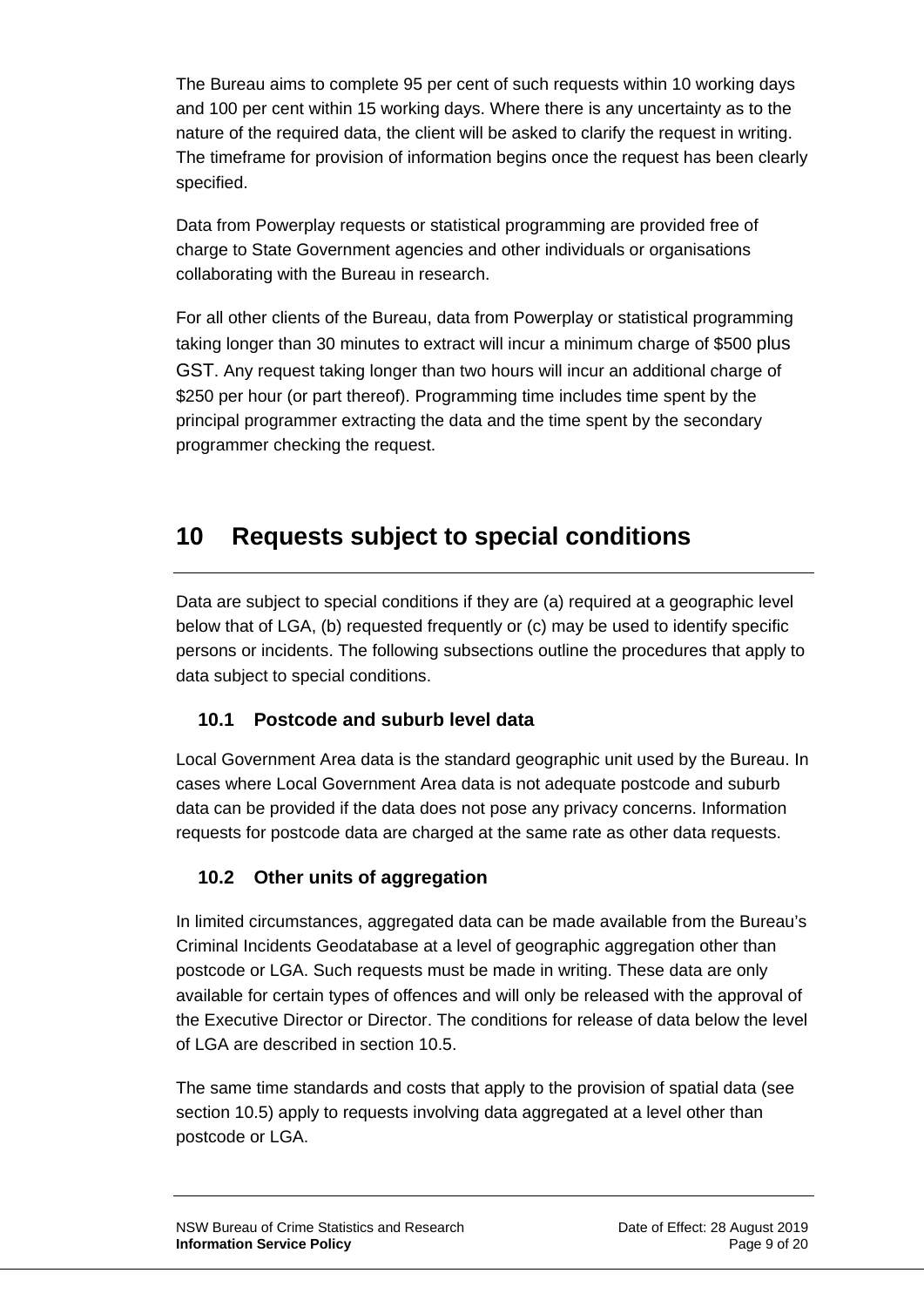#### <span id="page-9-0"></span>**10.3 Victim and offender data from the COPS database**

When victims report crimes to the police or when police record the details of alleged offenders on the COPS database they expect their details to be kept confidential.

Except as provided for under the Bureau's Privacy Code of Practice [\(https://www.bocsar.nsw.gov.au/Documents/codeofpractice.doc\)](https://www.bocsar.nsw.gov.au/Documents/codeofpractice.doc) Bureau staff are bound by the *Privacy and Personal Information Protection Act* 1998. This Act prohibits the unauthorised release of personal information.

Data relating to small numbers of cases will not be released without the permission of the Executive Director or Director.

When permission is granted to release this information, particular care will be taken to protect the identity of individuals. As a general rule, time periods with between 1 and 4 victims are not publicly released.

Offender data is limited to only those alleged offenders legally proceeded against by Police. An alleged offender may be proceeded against to court by way of a Court Attendance Notice or proceeded against other than to court by way of a warning, infringement notice, caution or Youth Justice Conference.

If permission is given to access victim and offender data and the data are available via Powerplay data cubes, the Powerplay timeframes will apply. If this information can only be accessed via statistical programming, the timeframes associated with programming requests will apply.

For both Powerplay and programming requests, programming time will be charged at \$500 plus GST if the request will take longer than 30 minutes, plus \$250 for each hour (or part thereof) of programming time in excess of two hours. Programming time includes time spent by the principal programmer extracting the data and the time spent by the secondary programmer checking the request.

#### <span id="page-9-1"></span>**10.4 Unit record data**

There are special conditions governing access to unit record information held in the Bureau's Re-offending Database (ROD). These are set out in the policy document entitled ['Guidelines and form to access unit-record Reoffending data'](https://www.bocsar.nsw.gov.au/Documents/guidelines_and_form_to_access_unitrecord_reoffending_data.doc) also located on this website.

The Bureau aims to complete 95 per cent of standard programming requests within 10 working days and 100 per cent within 15 working days. The Bureau aims to complete 95 per cent of complex requests, such as those that involve record linkage, within 15 working days and 100 per cent within 20 working days.

If a request involves the provision of unit record data, the data will be provided free of charge to State Government agencies and other individuals or organisations collaborating with the Bureau in research.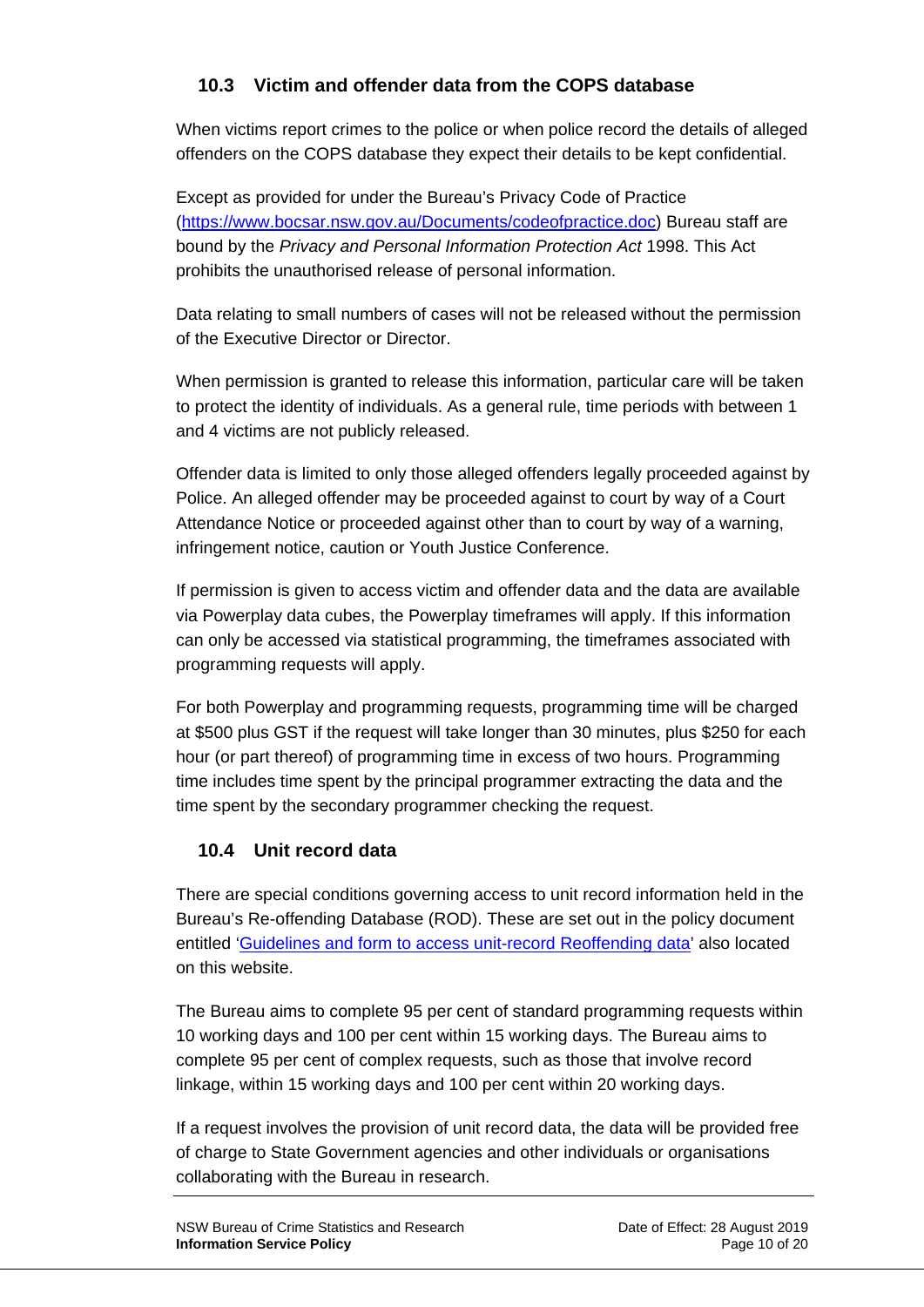#### <span id="page-10-0"></span>**10.5 Digital spatial data and maps**

Spatial crime data, including crime hotspot boundaries, incident point maps, and digital spatial data (longitude and latitude coordinates) may be made available under certain circumstances from the Bureau's Criminal Incidents Geodatabase. All requests for spatial crime data must be made in writing and require the approval of the Executive Director or Director.

The following requirements apply when requesting digital spatial data and maps:

- 1. Maps containing crime hotspot boundaries are only available on the condition that they are presented at a level of aggregation that cannot identify individual victims;
- 2. Crime maps produced by the Bureau must be sourced to the Bureau in any published reports or documents where those maps are reproduced;
- 3. Incident point maps and digital spatial data will not be made available for offences against the person (e.g. domestic violence-related assault) occurring on residential dwellings;
- 4. Incident point maps and digital spatial data will only be provided to State and Federal Government agencies where there is a clear public benefit from the release of such information and where the agency or agencies sign the undertaking provided in Section 17;
- 5. Incident point maps and digital spatial data will only be made available to bona fide researchers if they have ethics committee clearance from a recognised university or research institute to use the data for the purposes prescribed in the request.
- 6. incident point maps and maps created from raw digital spatial data must not be reproduced in any publication or passed on to any third party without the express consent of the Executive Director or Director.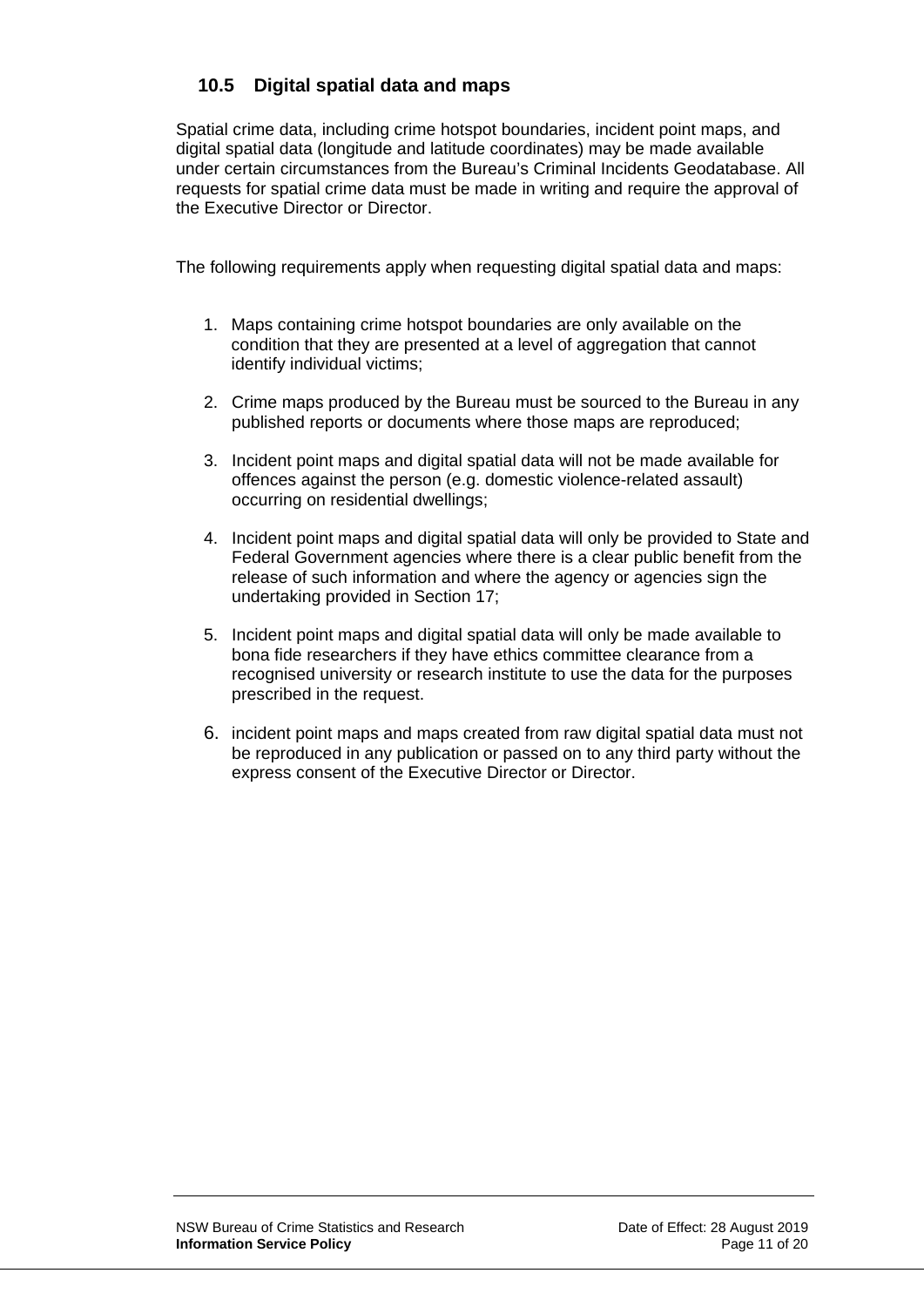# <span id="page-11-0"></span>**11 Summary of timeframes for completion of requests**

The Bureau aims to provide a timely and accurate information service for clients. The following table summarises the timeframe within which officers at the Bureau aim to complete requests for data. Where there is any uncertainty as to the nature of the required data, the timeframes summarised below begin once the request has been clearly specified. Any amendments to data requests (other than those arising from error on the part of the Bureau) will result in the timeframe being reset to the date of the amendment.

| <b>ITEM</b>                                               | <b>TIMEFRAME</b>               |
|-----------------------------------------------------------|--------------------------------|
| Publications/ data from the                               | 95% within one working day     |
| website                                                   | 100% within two working days   |
| Limited supply of published                               | 95% within one working day     |
| data via facsimile, email,<br>regular mail or in person   | 100% within two working days   |
| Data from Powerplay data                                  | 95% within two working days    |
| cubes                                                     | 100% within three working days |
| Data from statistical                                     | 95% within 10 working days     |
| programming, unit record and<br>re-offending data         | 100% within 15 working days    |
| Complex programming                                       | 95% within 15 working days     |
| requests (e.g. record linkage)                            | 100% within 20 working days    |
| Digital spatial data, including                           | 95% within 15 working days     |
| hotspots, incident point maps<br>and digital spatial data | 100% within 20 working days    |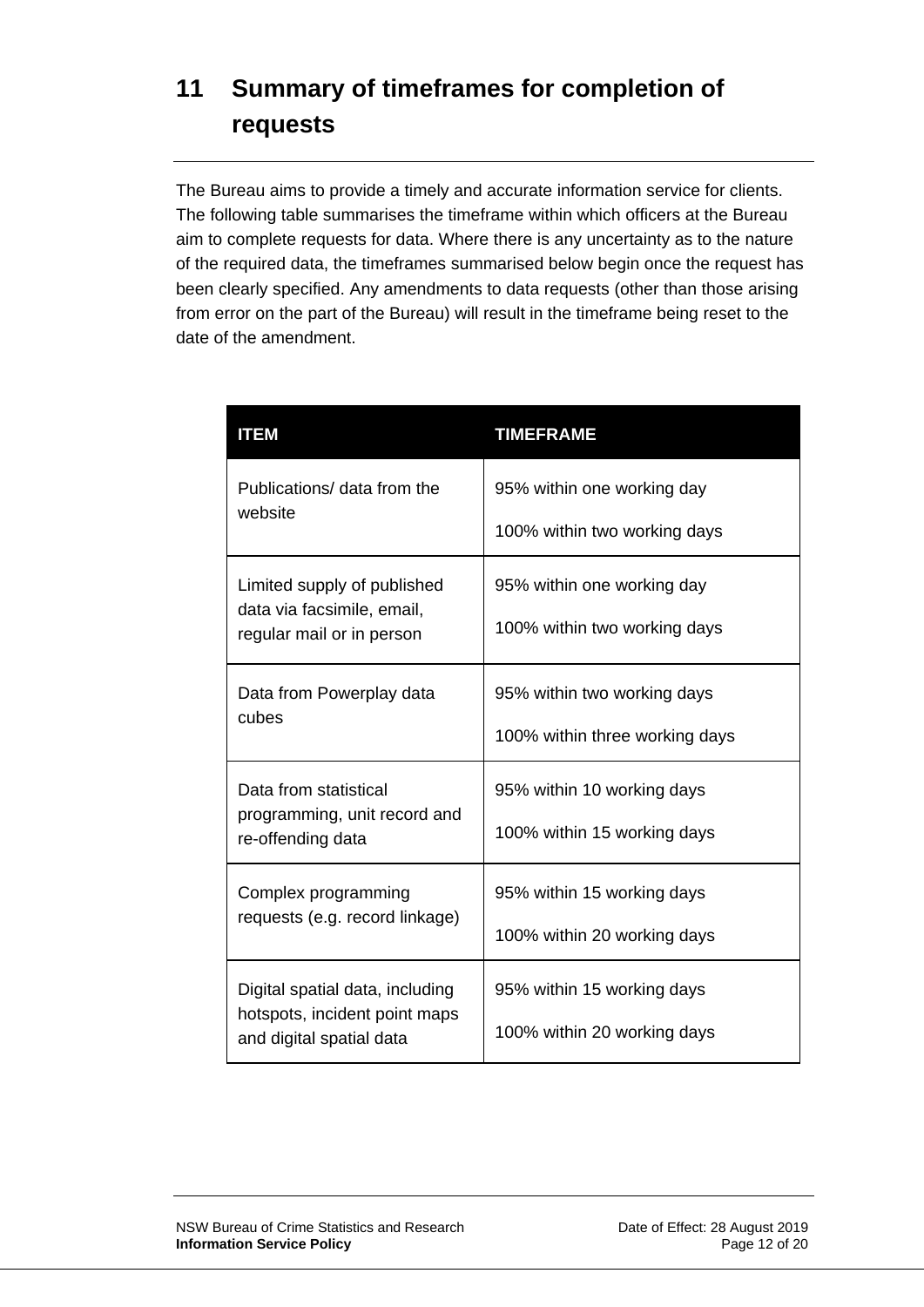#### <span id="page-12-1"></span><span id="page-12-0"></span>**12.1 Pricing principles**

- The Bureau is committed to providing open access through its website to key crime and justice statistics.
- The Bureau will only charge a fee for data where its provision consumes significant staff resources.
- The Bureau will seek over time to increase the range of data made available on its website.

#### <span id="page-12-2"></span>**12.2 Charges**

- Data requests that can be answered using the website are free.
- Data requests taking up to 30 minutes are free.
- The minimum charge for a data request taking longer than 30 minutes but up to 2 hours to complete is \$500 plus GST.
- All data requests taking longer than two hours will incur an additional charge of \$250 plus GST per hour (or part thereof).
- Requests for updates of data within 3 months of the original request may incur the minimum fee of \$500 plus GST.
- All charges are inclusive of GST.
- Charges are based on Australian Bureau of Statistics rates for information consultancy services which accord with Australian Government cost recovery guidelines.

#### <span id="page-12-3"></span>**12.3 Charging exemptions**

The following agencies/individuals are exempt from charging:

- State Government agencies
- Members of Parliament
- Students who are doing placements with NSW Government agencies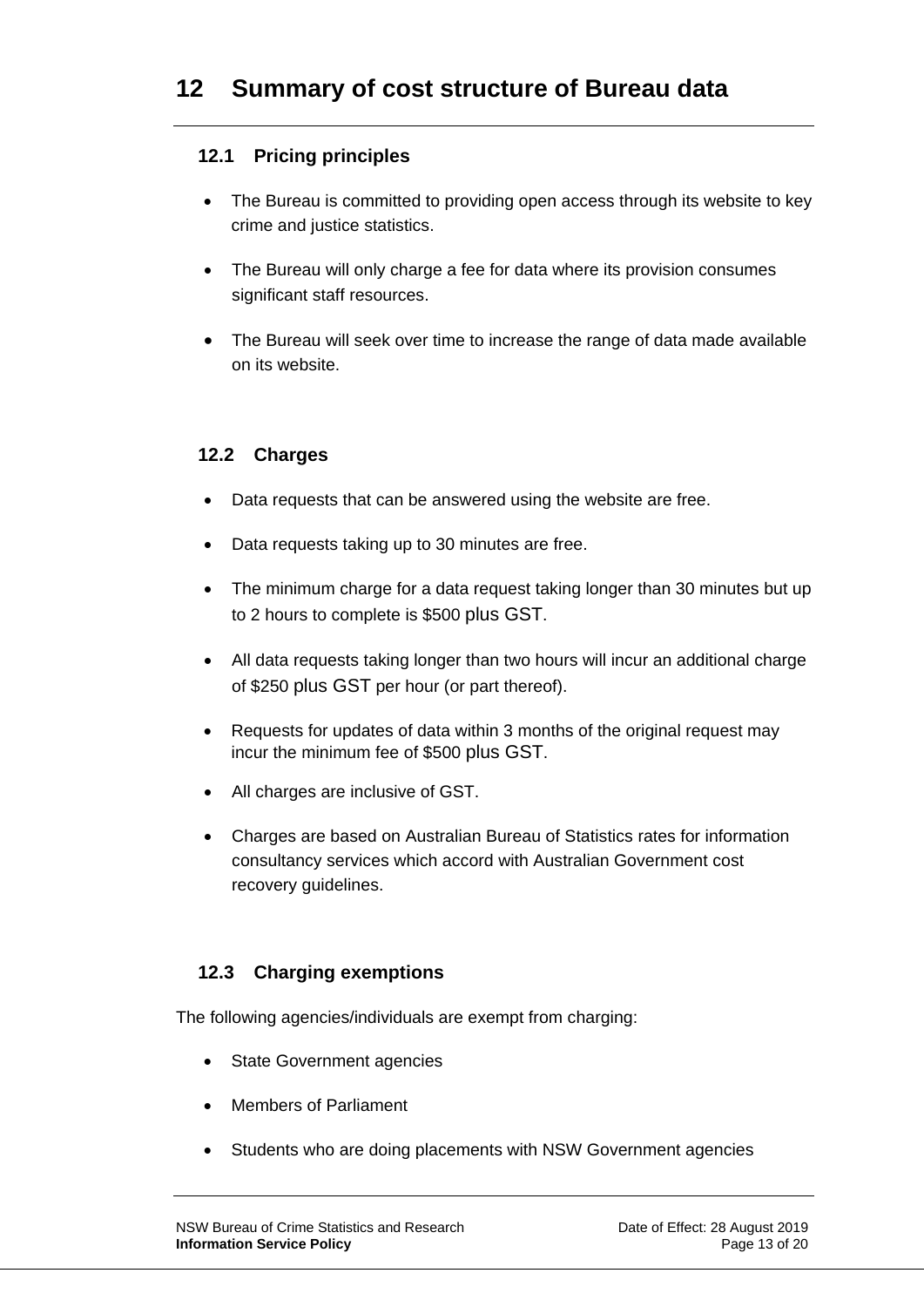• Other individuals or organisations collaborating with the Bureau in research

.

#### <span id="page-13-0"></span>**12.4 Publications**

PDF versions of recent publications can be downloaded without charge from the Bureau's website [\(www.bocsar.nsw.gov.au\)](http://www.bocsar.nsw.gov.au/).

If hard copies of Bureau publications are required, the following costs will apply to all clients of the Bureau:

| <b>ITEM</b>                                                                            | COST                                                                                                                                               |
|----------------------------------------------------------------------------------------|----------------------------------------------------------------------------------------------------------------------------------------------------|
| Crime and Justice Bulletins,<br><b>Alcohol Studies Bulletins</b>                       | Free (but add \$5.50 for postage and<br>handling for the first item, then an additional<br>\$2 per item to a maximum of \$13.50)                   |
| General, Legislative and<br><b>Statistical Report Series</b><br>published 2000-present | \$22.00 plus GST per report (+ \$5.50<br>postage and handling for the first item, then<br>an additional \$2 per item to a maximum of<br>$$13.50$ ) |
| General, Legislative and<br><b>Statistical Report Series</b><br>published 1990-1999    | \$11.00 plus GST per report (+ \$5.50<br>postage and handling for the first item, then<br>an additional \$2 per item to a maximum of<br>$$13.50$ ) |
| General, Legislative, Statistical<br>and Key Trend Report Series<br>published pre-1990 | Free (but add \$5.50 for postage and<br>handling for the first item, then an additional<br>\$2 per item to a maximum of \$13.50)                   |

#### <span id="page-13-1"></span>**12.5 Any information sent via regular mail**

<span id="page-13-2"></span>Information sent by regular mail will incur postage and handling fees of \$5.50.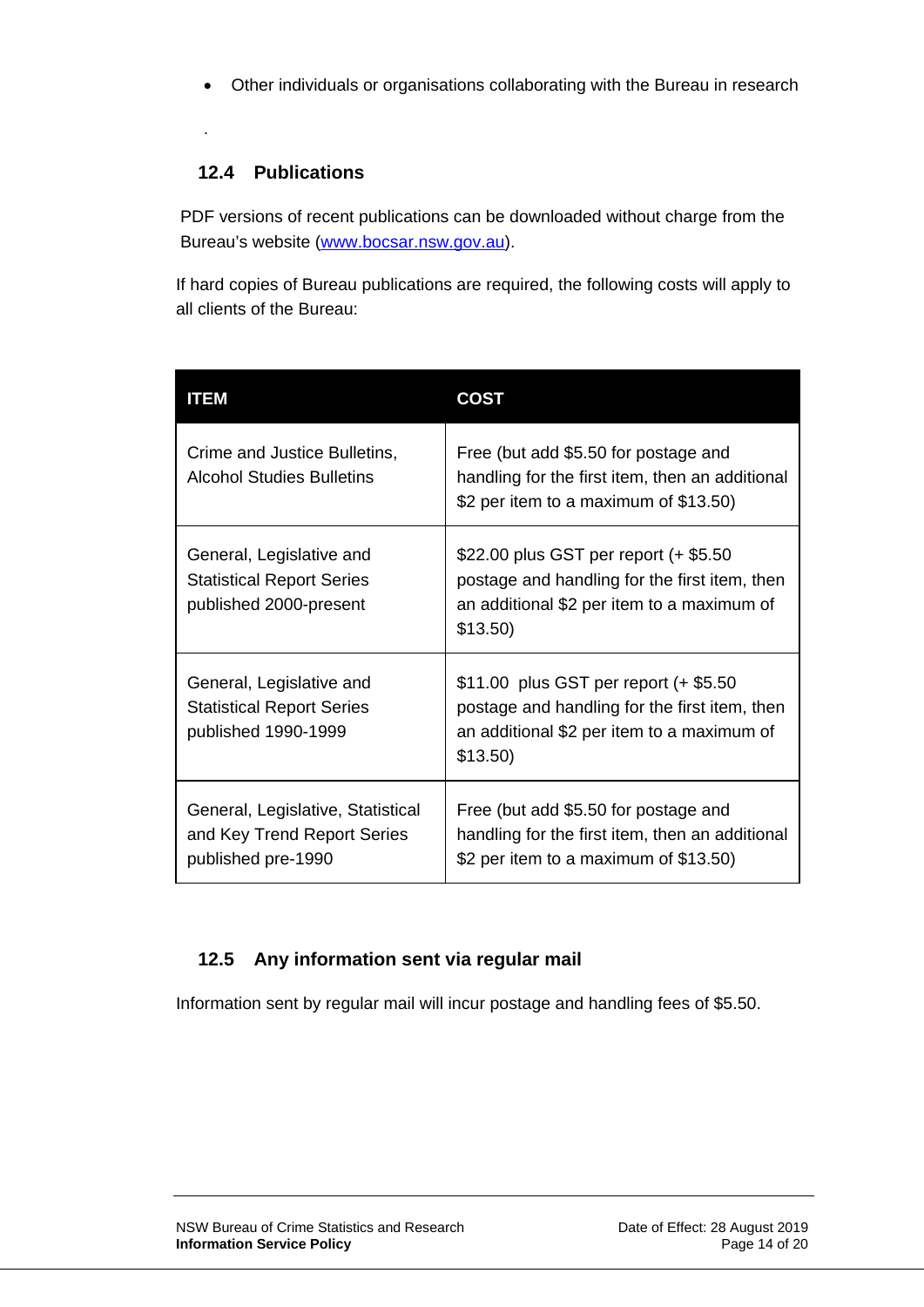#### **12.6 Costs of computing requests**

The following table outlines the costs associated with data requests that require computing. The programming time includes time spent by the principal programmer extracting the data and the time spent by the secondary programmer checking the request.

| ITEM                                                                                                                                                             | COST                                                                                                                                                                                                                                               |
|------------------------------------------------------------------------------------------------------------------------------------------------------------------|----------------------------------------------------------------------------------------------------------------------------------------------------------------------------------------------------------------------------------------------------|
| Powerplay requests                                                                                                                                               | No charge if a request takes less than 30<br>minutes.                                                                                                                                                                                              |
| Computer programming – COPS<br>data, court data, unit record data<br>Digital spatial data, raw point data,<br>maps displaying incident point<br>data or hotspots | A minimum charge for a request taking<br>longer than 30 minutes but up to 2 hours<br>to complete is \$500 plus GST.<br>Any request taking longer than two hours<br>will incur an additional charge of \$250<br>plus GST per hour (or part thereof) |

### <span id="page-14-0"></span>**13 Payment procedures**

When paying for publications and/or data requiring computer programming, the following applies:

- Clients can be invoiced for their purchase. If the client wishes to receive an invoice, the client should indicate in writing that he or she agrees to pay the charge and should provide a postal address. The Bureau will arrange an invoice from the Finance section of the Department of Communities and Justice.
- Alternatively, clients can make payment prior to, or at the time that they receive the product. Payment can be made by cash, selected credit cards or by cheque. Clients may provide credit cards details by telephone. A receipt will be provided.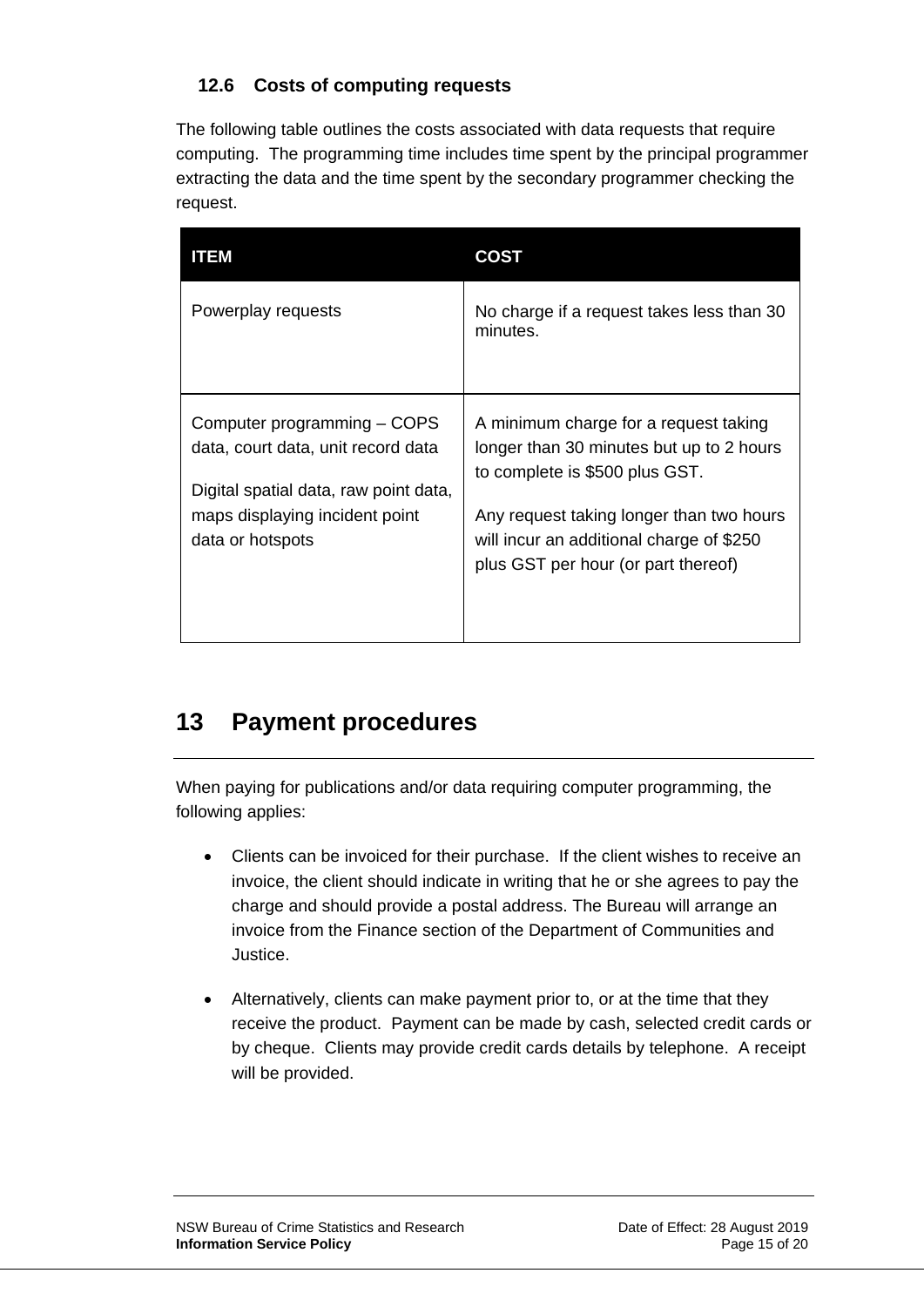#### <span id="page-15-1"></span><span id="page-15-0"></span>**14.1 Requests from the media**

Limited supplies of published reports are provided to the media at no cost. The quantities supplied are to be determined by the Executive Director or Director.

Unpublished data may be made available, subject to the costs structures set out in section 12, at the discretion of the Executive Director and/or Director.

In order to facilitate informed public debate about crime and criminal justice issues, any unpublished data given to the media may also be given to other media outlets, the relevant Government departments and/or Ministerial officers.

The Executive Director or Director will respond to all requests for comment to the media.

#### <span id="page-15-2"></span>**14.2 Requests from consultants**

Irrespective of whether a consultant is employed by a Government agency, requests for publications or data requiring statistical programming will be charged according to non-Government agency rates.

Data access provisions for consultants will be the same as those that apply to the agency for which they are consulting. For example, consultants who have been contracted by a government agency will be given access to incident point maps and/or digital spatial data if the data are requested by the government agency and if there is a clear public benefit from the release of such information. In such situations, both the government agency and the consultant are required to sign the undertaking in Section 17 and both parties will be deemed to be responsible for any breach of that undertaking.

#### **14.3 Requests from students on placement with NSW Government agencies**

Students who are on placement with NSW Government agencies who request data requiring statistical programming will be exempt from standard charges.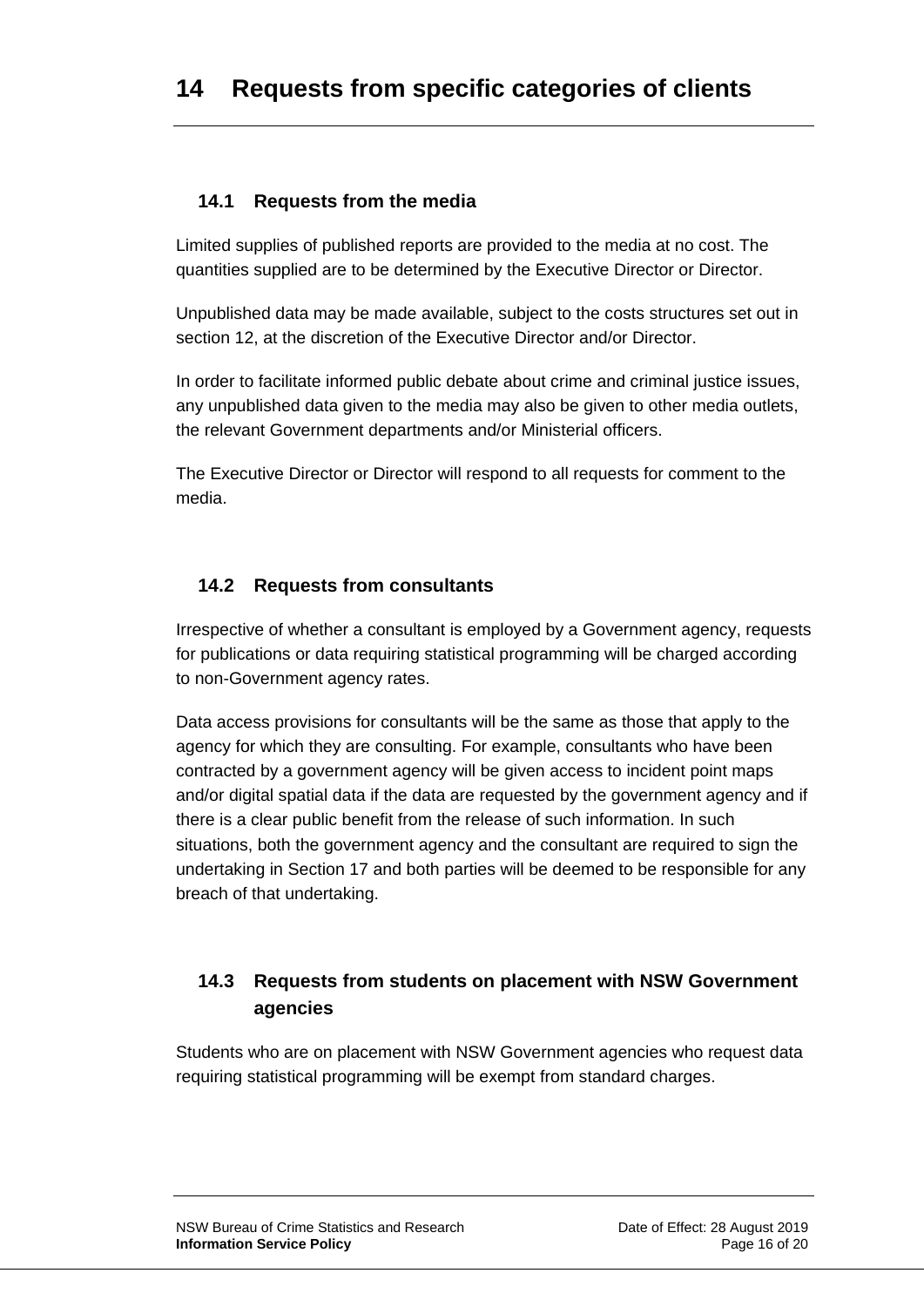Data access provisions for students will be the same as those that apply to the agency for which they are on placement. For example, students who are on placement with a NSW Government agency will be given access to incident point maps and/or digital spatial data if the data are requested by the Government agency and if there is a clear public benefit from the release of such information. In such situations, both the Government agency and the student are required to sign the undertaking in Section 17 and both parties will be deemed to be responsible for any breach of that undertaking.

#### **14.4 Requests from students and academics doing grant-funded research projects**

Irrespective of whether a project is supported by a NSW Government agency, requests for data requiring statistical programming will be charged according to non-Government agency rates.

Data access provisions for grant-funded research projects will be e same as those that apply to non-Government agencies.

# <span id="page-16-0"></span>**15 Acknowledgement and referencing of data**

Data sourced from the NSW Bureau of Crime Statistics and Research must be acknowledged in any document (electronic or otherwise) containing that data. The acknowledgement should take the form of **Source: NSW Bureau of Crime Statistics and Research**.

### <span id="page-16-1"></span>**16 References**

Bureau of Crime Statistics and Research Privacy Code of Practice: <https://www.bocsar.nsw.gov.au/Documents/codeofpractice.doc>

*Privacy and Personal Information Protection Act* 1998 No 133 <http://www.legislation.nsw.gov.au/maintop/scanact/inforce/NONE/0>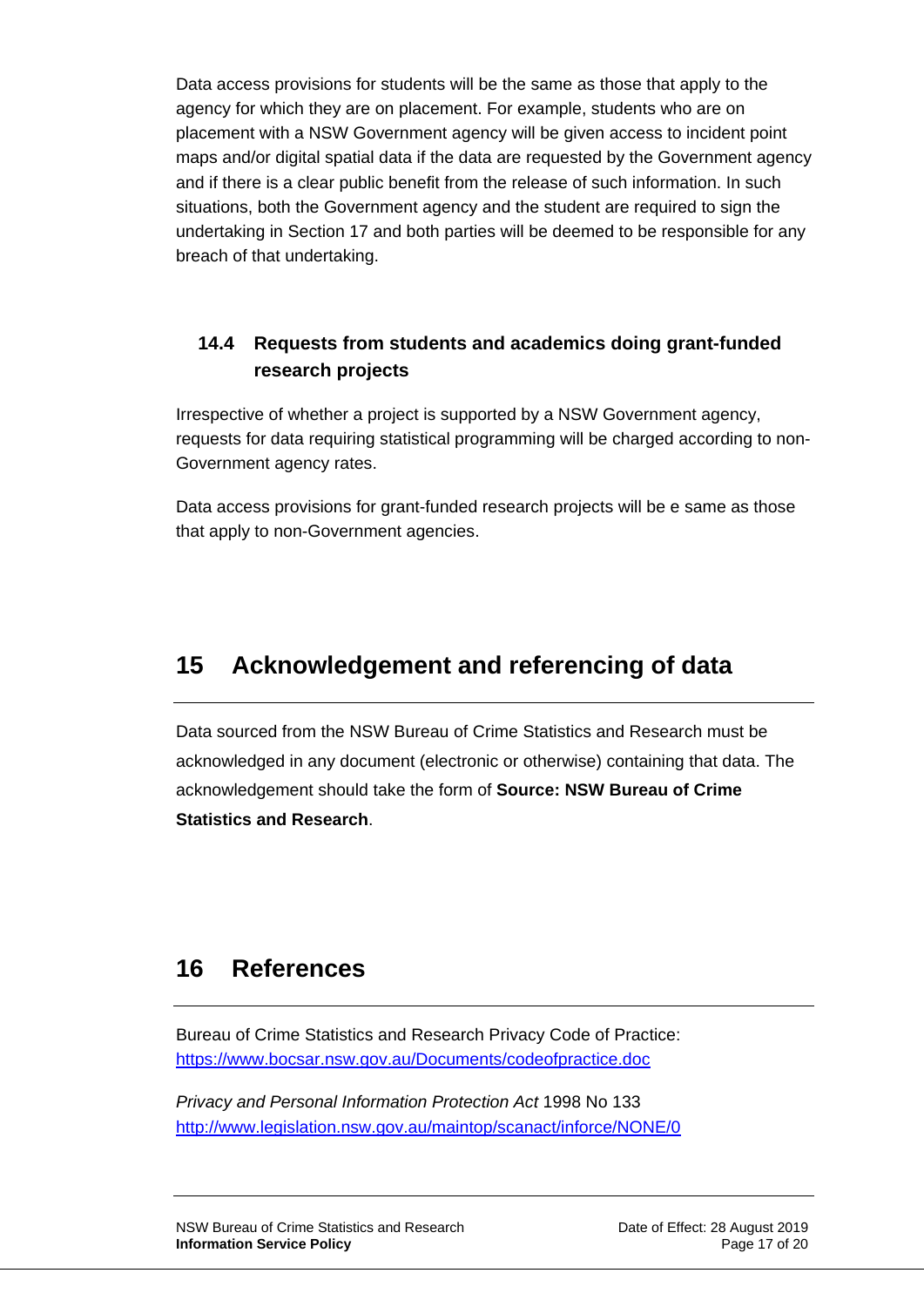<span id="page-17-0"></span>I, 1. **Acknowledge the following conditions on the** use of the data provided by the NSW Bureau of Crime Statistics and Research, NSW Department of Communities and Justice:

- 1. Data are to be used solely for the declared purpose for which they have been requested.
- 2. Analysis, results and findings derived from the data will not present individual cases or small numbers that may allow the identification of individuals.
- 3. Data will be sourced to the NSW Bureau of Crime Statistics and Research in any published report.
- 4. A copy of any resulting research report is to be provided to the NSW Bureau of Crime Statistics and Research at least one week prior to publication.
- 5. Data obtained as part of this study will be kept on a password protected computer server for a period of seven years and then destroyed.
- 6. Personal information collected as part of this project will be safeguarded against unwanted publication.
- 7. In cases where unit record data, incident point maps or digital spatial data have been provided, this information will not be passed on to any third party without the express consent of the NSW Bureau of Crime Statistics and Research.
- 8. I am to inform the NSW Bureau of Crime Statistics and Research of any approach by any person seeking access to personal information.

Signature Signature of Witness

Name Name of Witness

**Title** 

Organisation (if applicable)

Date

NSW Bureau of Crime Statistics and Research Date of Effect: 28 August 2019 **Information Service Policy Page 18 of 20**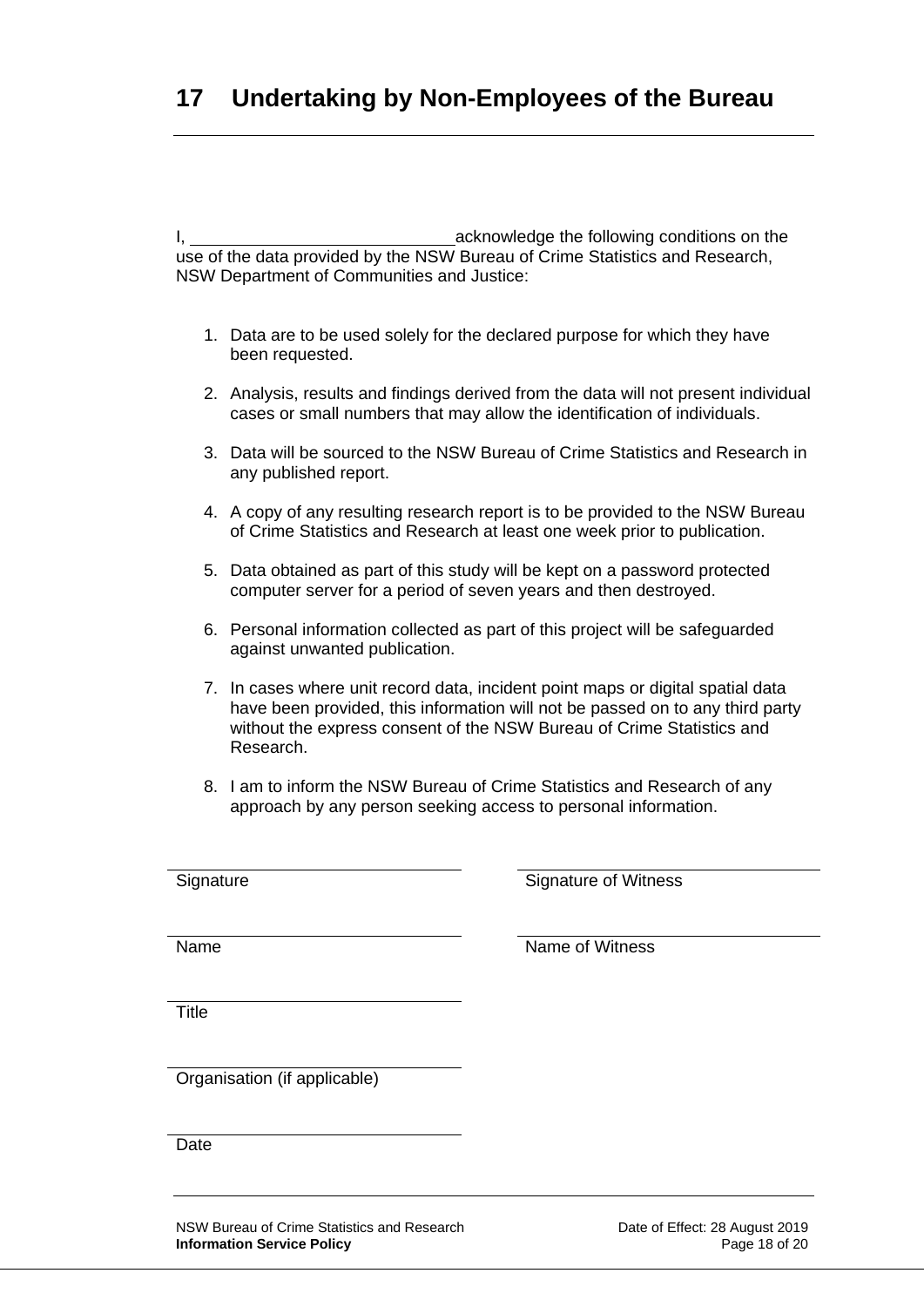### <span id="page-18-0"></span>**18 Document information**

<span id="page-18-1"></span>

| Title:                   | <b>Information Service Policy</b>                                   |
|--------------------------|---------------------------------------------------------------------|
|                          | <b>Business Centre:</b> NSW Bureau of Crime Statistics and Research |
| <b>Reviewer:</b>         | <b>Tracy Painting</b>                                               |
|                          | Approver: Jackie Fitzgerald                                         |
| Date of Effect:          | 28 August 2019                                                      |
| <b>Next Review Date:</b> | 27 August 2020                                                      |
| <b>File Reference:</b>   | 1.2.2                                                               |
| Key Words:               |                                                                     |